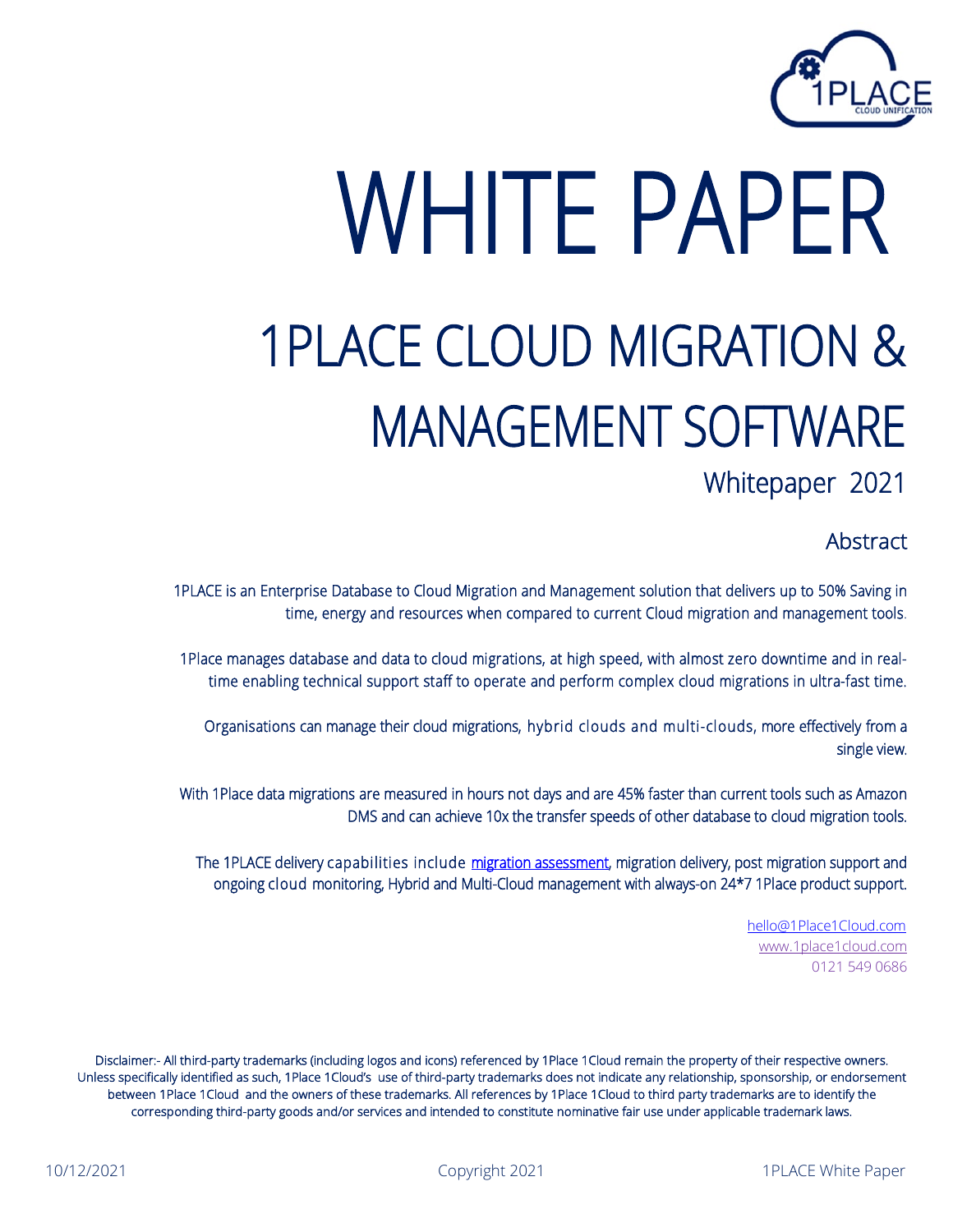## Cloud Migration & Cloud Control Console

### **Introduction**

1PLACE is a comprehensive Database to Cloud migration, management and monitoring solution that can either integrate into Oracle's GoldenGate real-time data replication functionality or can be used as an ultra-fast data migration tool when migrations with zero downtime are not required.

### 1Place Benefits – Twice the power, half the time and resources

- Productivity increases by 50% or double the migrations, faster
- Greater Speed and Agility
- Operational and Hosting Cost Savings
- Reduced risk and energy
- Lower level technical skills required
- Supports Real-Time Near Zero Down Time

1PLACE improves monitoring and data issue resolution, saving significant time by notifying migration staff where data migration failures have occurred within the migration. This means that DBA's, tech-support, or DevOps Engineers that have limited Cloud experience and technical skills can manage complex, real-time, and large cloud migrations.

#### Solution Overview

1PLACE is a comprehensive Cloud Control Board that contains a suite of Cloud tools, functions and monitoring technology that reduces the expertise required to operate, manage and support GoldenGate and 1PLACE DP.

The 1PLACE Cloud Control Console includes:

- A simplified Cloud management console for GoldenGate implementation, for across the complete enterprise.
- GoldenGate process monitoring, administration, management, and troubleshooting capability in a GUI console without using elaborate GoldenGate CLI commands and command line knowledge
- A modern development paradigm using REST API for centralized Cloud monitoring and management.
- A privilege-based secure GUI access to the GoldenGate deployment, thus avoiding any direct server access.
- The central console is designed for remote installs/upgrades/one-off patching with built-in data comparison capability.
- Enables both Database and Data migration in Real-Time





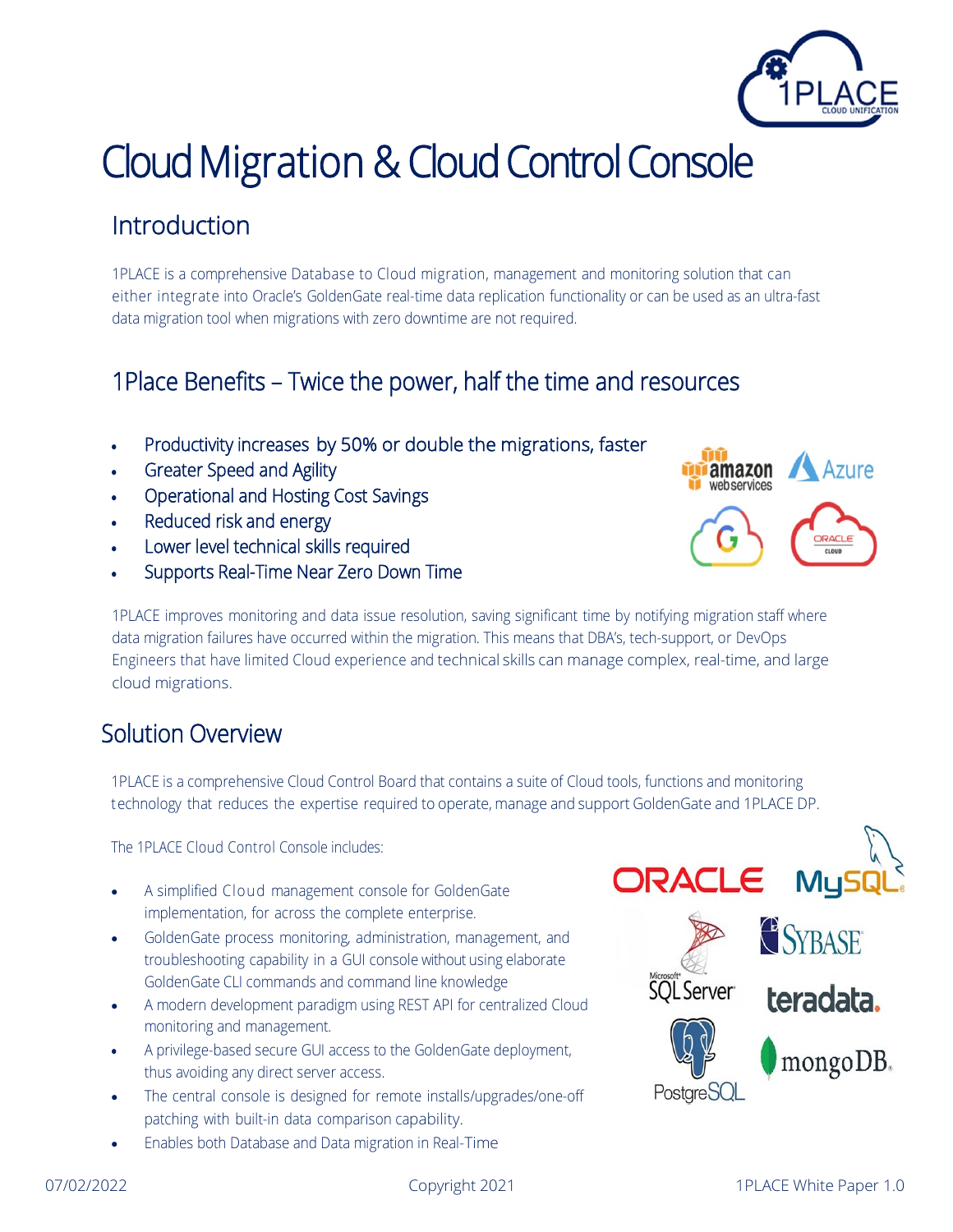

#### Comprehensive Cloud Control – In a Single View

1PLACE is a cloud native REST API based lightweight GUI tool to Monitor, Manage/Troubleshoot Performance, Data issues, compare replicated data for GoldenGate deployments on any existing Classic Architecture. 1PLACE Includes:

- A single cloud control console to monitor the overall health of the migration and Data Pump processes
- LAG for the individual set of GoldenGate processes in the deployment.
- LAG at Checkpoint for the individual set of GoldenGate processes in the deployment.
- Process memory including (Virtual Memory, Resident Set Size, Unique Set Size) for all the processes.
- Thread wise CPU usage for all the GoldenGate processes.
- Disk I/O utilization in bytes for all the GoldenGate Processes.
- Disk IO Count for all the GoldenGate process



#### Oracle to Amazon AWS Cloud Data Targets

1Place can seamlessly enable Oracle Data migrations to many of the Amazon Native technologies such as Redshift, Hadoop, and Kinesis.

1Place delivers a multitude of options and offerings from a single control console, allowing users to manage multiple migrations across a wide range of technology stacks already built in Amazon

#### Oracle to No-SQL Conversions

Added to traditional database migration services 1Place can help to convert SQL databases such as Oracle, SQL Server and MySQL to No-SQL databases such as Hadoop or Mongo DB reducing license and operational costs. 1Place is already configured to move to AWS products such as Snowflake and Apache Kafka through a drop-down menu.

As more organisations explore how to lower licence costs, move workloads away from Oracle licenses without the cost, 1Place supports less traditional and much more cost-effective Cloud investment and management models.



| <b>Target Deployment</b>                      |            |
|-----------------------------------------------|------------|
| Choose Target Deployment<br><b>US-NewYork</b> |            |
| <b>BigData Targets</b>                        |            |
| Amazon Kinesis                                |            |
| Amazon Redshift                               | Create Job |
| Amazon S3                                     |            |
| Apache Cassandra                              |            |
| Apache Kafka                                  |            |
| Apache Hadoop                                 |            |
| Cloudera Data Platform<br>(CDP)               |            |
| Cloudera Hadoop (CDH)                         |            |
| Confluent Platform                            |            |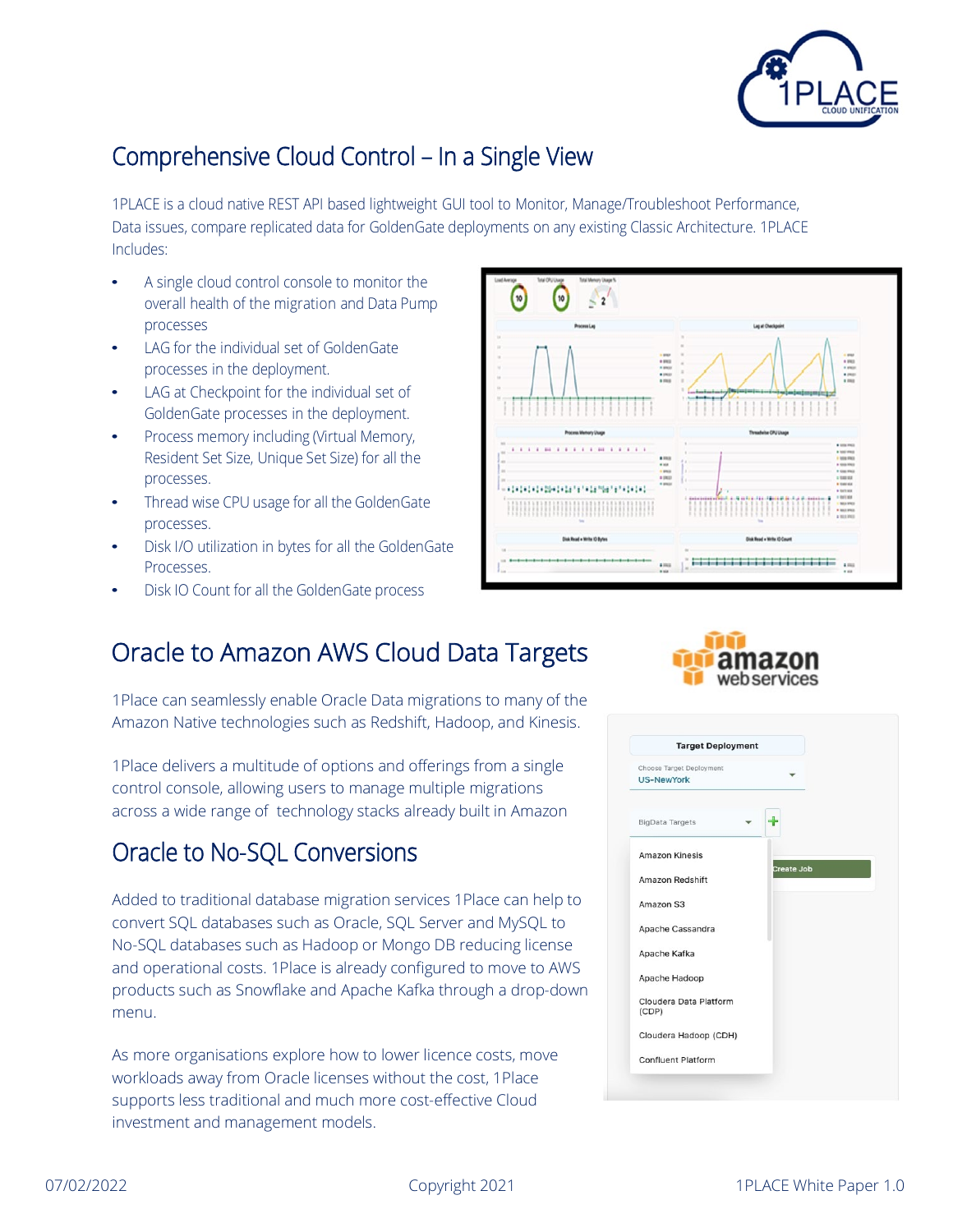

#### Product Technical Features and Functionality

Some of the Salient features are as described below:

- a. Manager: Functionalities as few below
- i. Edit Manager Parameter file / View Report file
- ii. Start/Stop/Refresh/Kill Manage
- b. Extract/Pump: Functionalities as few below
- i. Unregister/Register an Integrated extract
- ii. Add/Delete Ext/rmttrail
- iii. View Report File/Checkpoint and Stats
- iv. Start ATCSN/AFTERCSN
- v. Stop/Force stop/Kill
- vi. Option for an auto-upgrade from Classic to Integrated Extract
- vii. Option for the auto downgrade from Integrated to Classic Extract
- viii.Option for ETROLLOVER / Begin Timestamp
- c. Replicat: Functionalities as few below
- i. View Report File/Checkpoint and Stats
- ii. Start / Stop /Alter
- iii. Skip Transaction
- iv. Option for an auto-upgrade from Classic to Integrated Replicate
- v. Option for ETROLLOVER / Begin Timestamp

#### Topology and Configurations

1PLACE supports GoldenGate in the following configurations:





Transaction Dependency Mapping



Shows Transaction dependency for a single transaction.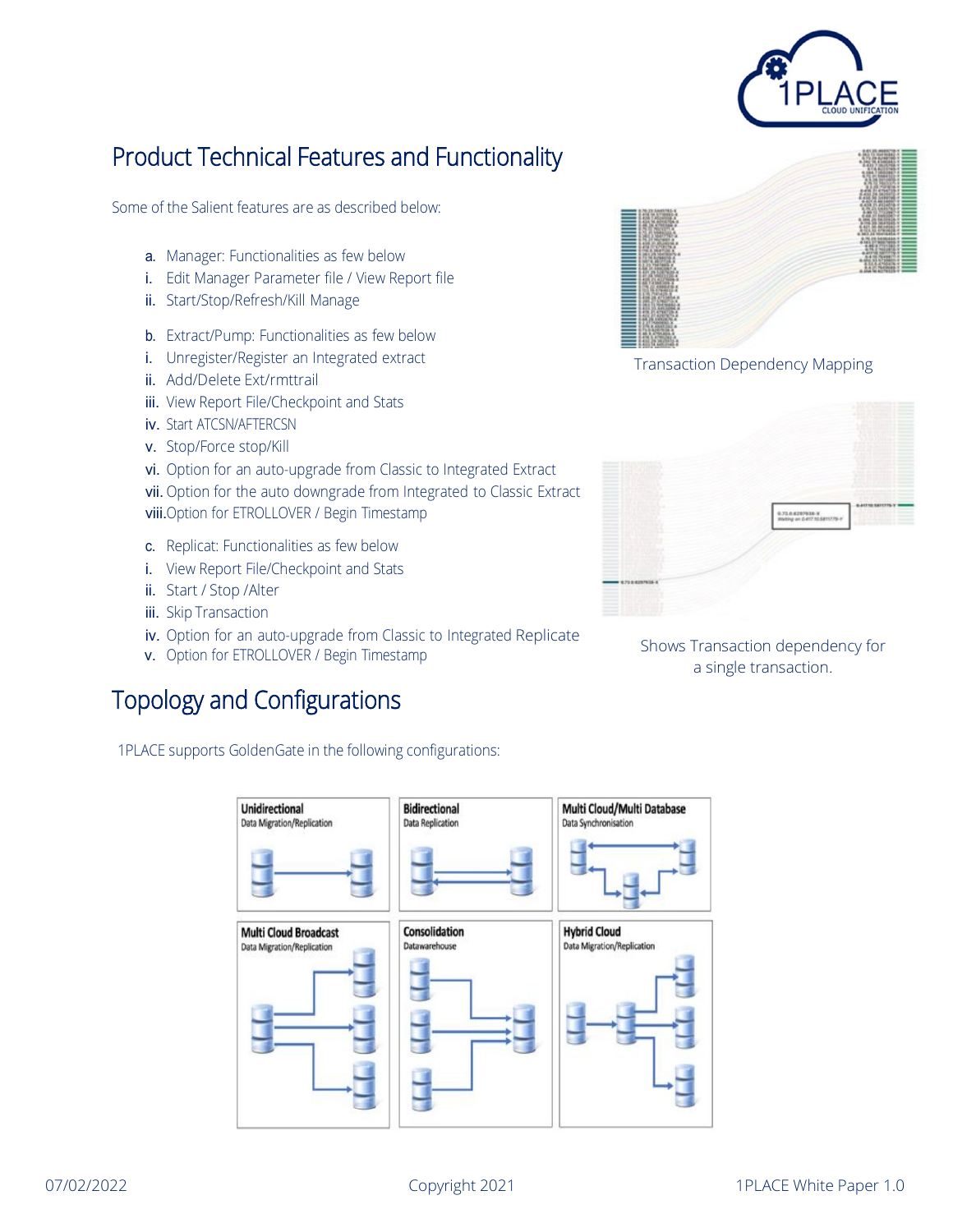

#### Comparison - With No 1PLACE (GoldenGate Only)

- All data copies will have different configurations in different locations.
- All config needs to be done at CLI and may need individual configuration operations.
- There is no effective monitoring of the replications using GG there is also a limitation and further expense with Oracle Enterprise Manager (OEM) and th[e GoldenGate](https://docs.oracle.com/goldengate/em1321/gg-emplugin/EMGGP/GUID-280280BF-CE71-4931-AF19-5855947CD60A.htm) Plug in.
- If there are any issues with replications these will take more time to identify the root cause and rectify the problem.
- All rectification requires a lot of manual effort which will lead to delay in replication catch up will need atleast ½ day to troubleshoot and fix issue with one replication problem (This can really affect SLA response)
- Need to have GG expertise to manage and administer GG circa £90,000 plus DBA skills.

#### With 1PLACE Dashboard and Cloud Monitoring

- All data copies are centralised and managed collectively.
- Can manage Hybrid Cloud and Muticloud Deployments from a single view console. This makes provisioning, guided configuration, management, monitoring and troubleshooting easier.
- All the related database activities can be monitored and managed from 1PLACE.
- Makes iteasier to troubleshoot database related wait events from the same console.
- Monitor Process OS thread stacks which will help for performance troubleshooting.
- Monitoring is achieved through a single dashboard / console this is added advantage over OEM.
- Tight Integration with AWS CloudWatch for threshold alerting as it has REST API endpoint monitoring.
- Security is made easy by renewing encryption keys and managing credential store.
- Management of all replications (distributed Deployments) at one console this is an added advantaged where OEM does not provision the same and can be very costly to do so.
- If there are any issues with source extracts and target Replicats, all that is required to re-enable the replication is only a one click operation – Issue resolution takes only 10 mins to identify and rectify issues (not hours).
- Can be managed and administered with Junior DBA with limited database knowledge and some training circa £40,000 plus.

#### Enterprise Security

1PLACE uses Nginx Reverse Proxy and Cipher suite and network access is through https and SSL. As an additional security feature the rest APIs are all HTTPS and passwords are encoded inside the database.